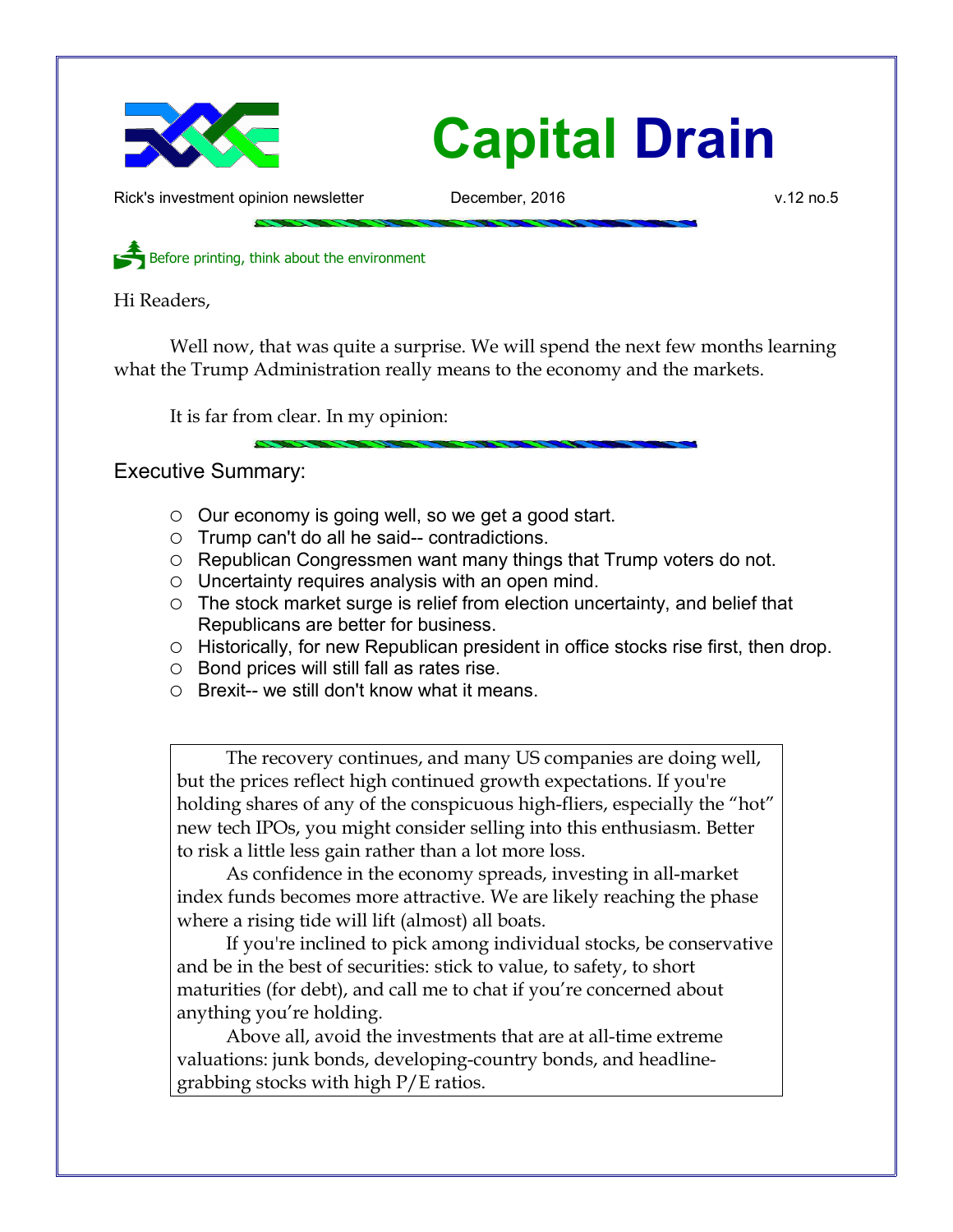## The Details:

First off, with the election over, let's review where the **economy** really is.

On the positive side: GDP has been growing steadily for quite a while, unemployment by any measure you care to pick is much lower than 7 years ago and improving, real numbers of people working, and the real value of their earnings are all up and rising. Inflation is reasonable and interest rates are very low. That's all a great situation from which to move forward.

On the negative side, the de-industrialization of the US, mostly through laborintensive industry moving offshore, left many millions of formerly middle-class people in lower-paying service jobs. They feel cheated. They were.

All the academic talk about the beauty of freer trade has some small print: that the government help those hurt by trade to readjust to modern similar-paying jobs. Our trade deals generally had language about helping. Unfortunately, the help didn't help. Instead of specifying the result-- workers made whole, being productive and prosperous again-- the help discussed wasn't always offered, and the help offered wasn't always effective. Often the culprit was that help is expensive. Many millions of workers lost out.

Now we have president-elect Donald Trump.

If there's one thing that's clear about Donald Trump, it's that he's not the status quo. $<sup>1</sup>$  $<sup>1</sup>$  $<sup>1</sup>$ </sup>

Now, what do we know about his policies?

From his words, not much. He frequently **contradict**ed himself, or made promises that no president could possibly keep, misstated the current economy so badly that he could claim a miracle cure simply by embracing reality, and most importantly relied heavily on fuzzy phrases. "Make America Great Again" or "Drain the Swamp" can mean whatever you want them to mean. To his supporters, they meant whatever the supporters wanted to hear. Based on his own interpretation, Trump will certainly declare victory in due time. We'll see if his supporters feel better off.

His cabinet thus far are mostly super-rich white males, and some Generals. To a Blue State observer, it appears that he's **drained the swamp** of anyone with experience in public policy or governance. There are also people with some very strong opinions quite at odds with environmental or worker or small investor or civil rights or retiree

<span id="page-1-0"></span><sup>1</sup> Brian Chappatta and John Gittelsohn, "Trump Has Bond Investors Rethinking What's Normal," BloombergBusinessweek, 15 Dec 2016, Bloomberg LP, 15 Dec 2016 <www.bloomberg.com/news/articles/2016-12-15/trump-has-bond-investors-rethinking-what-snormal>.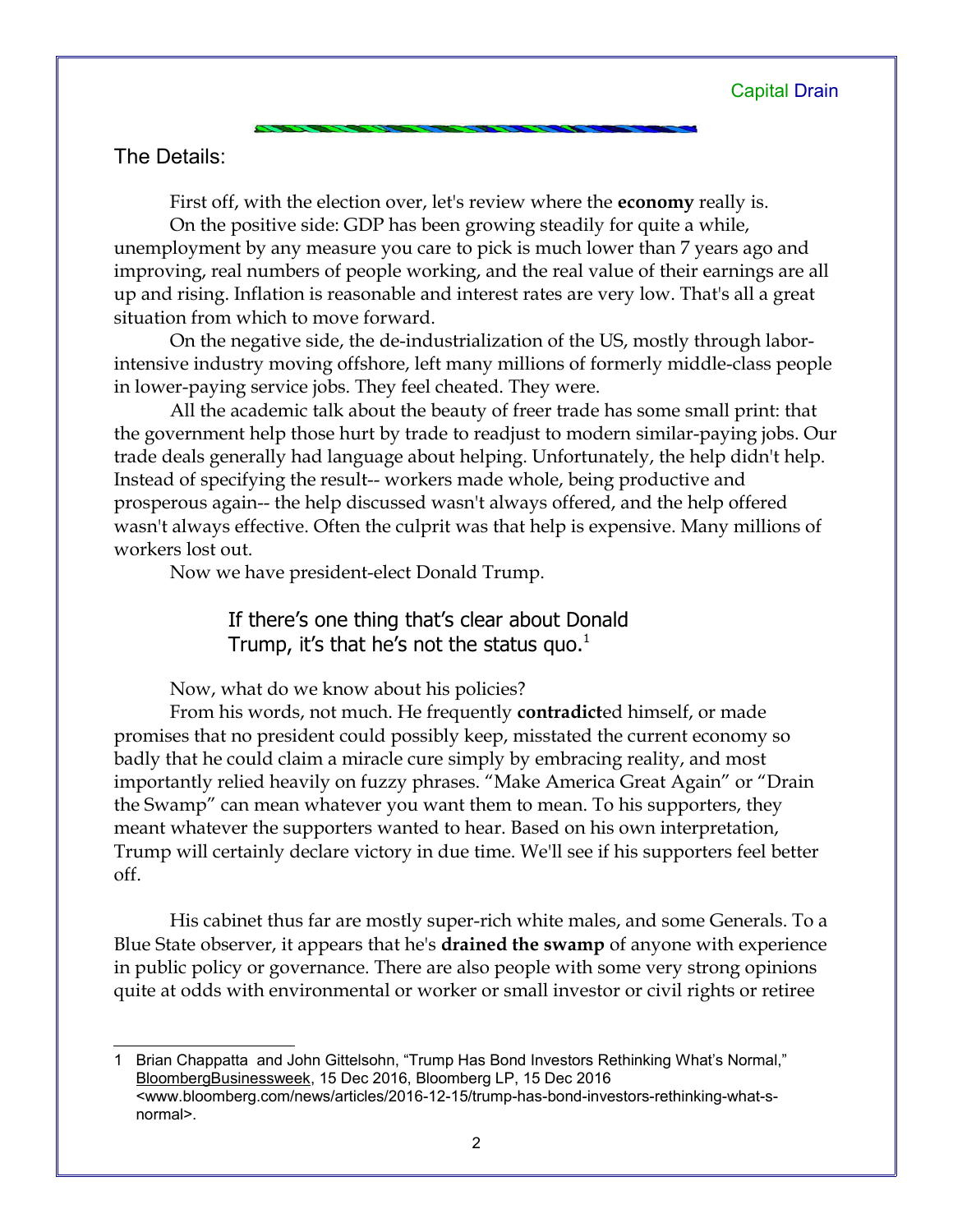protection. OK, we'll just have to see how that works, by which I mean OK, we'll just have to gird on our armor and prepare to fight them for every inch.

His nominal allies will be right there in many of the battles, and in battles all their own. Although he ran as a Republican, most of the **Republicans in Congress** derided him in detail during the primaries and even in the general election. They will probably not easily rubber-stamp some of his ideas, and he will probably not be friendly to some of theirs. I say 'probably' because we can't really know where he'll come down on some of his contradictory positions, or what sort of horse trading they might do. Truly, as citizens and investors, we'll have to watch and see what happens, and be ready to jump to the barricades as necessary.

It is simply not possible mathematically to simultaneously cut taxes, increase spending on infrastructure and the military, and lower the deficit. Of those, you can at most pick two.

It is probably not possible politically to kill Obama-care, because there's nothing to replace it for millions of potentially very upset voters. Likewise Social Security and Medicare. The list goes on.

Less often discussed: Washington D.C. is home to tens of thousands of lobbyists, and many political operators who aren't in office or registered lobbyists, but who will be maneuvering to get Trump's ear and guide him through the treacherous Washington swamp (in ways that suit their own goals.) Which of those will gain influence, and where that will lead...

In addition to the political aspects, there are economic aspects, and those will have investment implications. We don't know yet what those implications will be. It's important to keep an open analytical mind, and not jump to simple-minded conclusions.

Since the election, the US **stock market has been racing upward** (to my surprise, to be honest), at this writing pausing just short of reaching a new record. That is typical after a Republican is elected president, because they're often seen as "good for business." This particular Republican is not typical, but I guess that to a lot of investment managers he's close enough.

Also typical historically is that after a few months the stock markets dive. That's because "Good for business" is pretty vague, and not everyone can get what they want at the same time. Good for billionaires is different from good for small businesses, and different from good for companies that create lots of good jobs. In fact, reality often falls short of the hopes and dreams that can get pumped into optimistic investment forecasts. On the first disappointment, expectations are adjusted downward, and the market falls.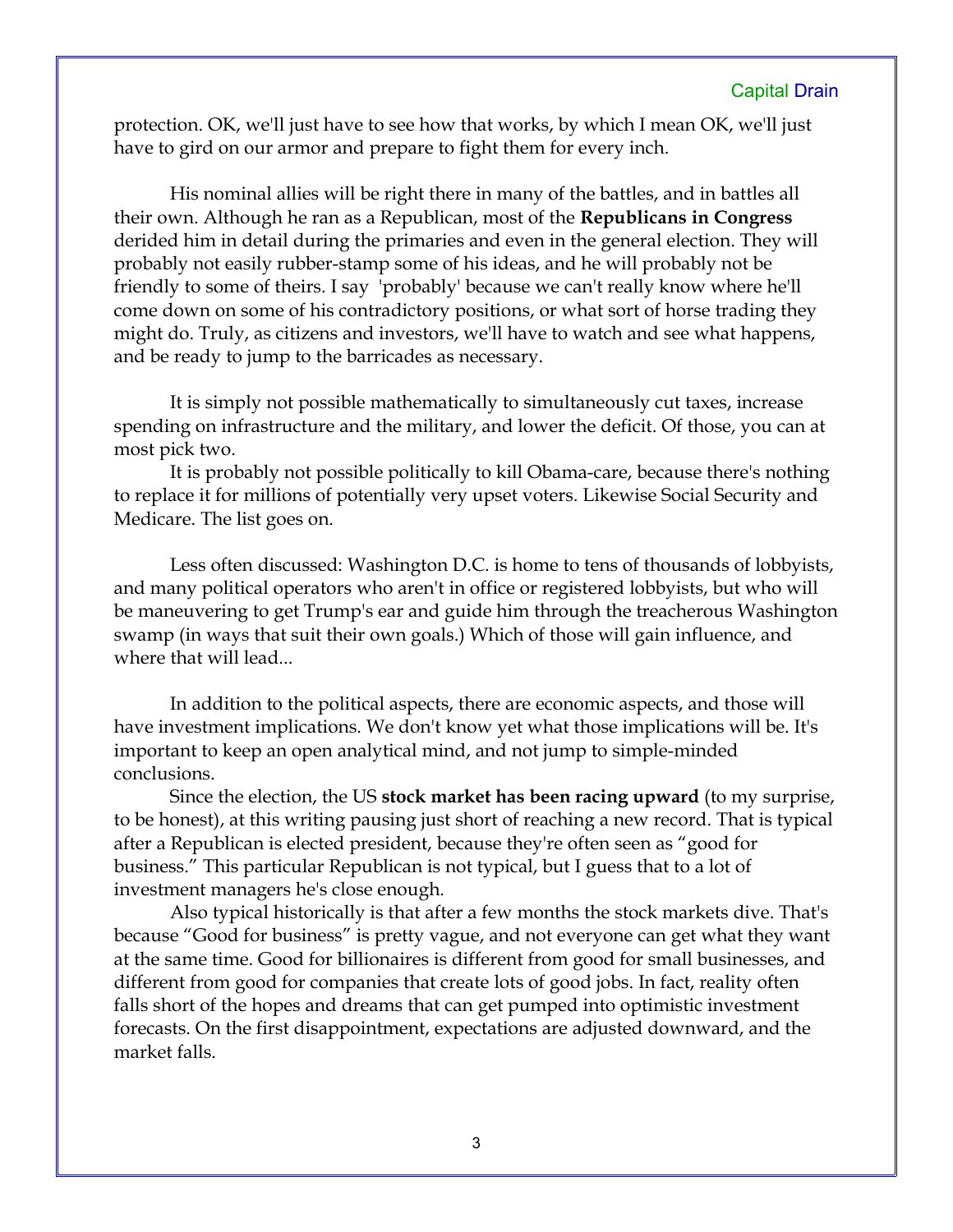One important economic factor is outside the influence of the president or Congress: **interest rates**. I wrote in detail about that in the previous [\(October 2016\)](http://www.longspliceinvest.com/CapDrain/CapDrain_v12n4.pdf) newsletter, starting at the top of page 3. Short summary: bonds are likely to be poor investments for individuals for a while.

> Democracy is the theory that the common people know what they want, and deserve to get it good and hard. $2$ – H. L. Mencken

The UK's exit from the European Union, or **Brexit**, is still as uncertain and confusing as it was the morning we learned it had passed. The then-Prime Minister who had campaigned against exiting the EU resigned, and curiously none of the prominent "Leave" campaigners of his party sought to be the new PM. It fell to Theresa May, who had opposed leaving, but she promised she would not thwart the will of the people by watering down the Brexit mandate.

Bear in mind that the "Leave" side didn't have any unified plan for what Leaving would mean, or really any plan at all. In fact, some of the concepts which were most popular with "Leave" voters were fanciful misstatements of the facts of the current economy, or they were "have your cake and eat it too" ideas that the EU would have no incentive to agree to.

May is being true to her word and taking a hard line for a complete exit and renegotiation of the terms of commerce between the UK and the continent. The UK needs free trade with the continental EU far more than the EU needs anything from the UK. The EU can drive a very hard bargain. Many "Leave" voters are now seeing clearly what they would lose, and re-examining whether leaving is in fact a good idea overall.

My personal theory is that PM May will continue to push for a Brexit that would give all the desired benefits, while the electorate learns bit by bit how much those demands will cost. In the end the public opinion tide may ebb so far that the Brexit idea will be discarded, and the Prime Minister will have the result she originally wanted.

It's time to check the spelling and ship this to you.

If you have any questions, please write or phone. If you want to read more, the company [web site](http://www.LongspliceInvest.com/newsletter.shtml) has archived editions of this letter, lots of charts, and links to other interesting sites. There's also a [web log](http://www.LongspliceInvestments.com/ricksblog) where I discuss the process and progress of starting the mutual fund, along with occasional economic or investing thoughts..

#### **Please forward this to any and all friends who are interested. Thanks!** If you

<span id="page-3-0"></span><sup>2</sup> H. L. Mencken, "A Little Book in C Major," John Lane & Company, New York, 1916.